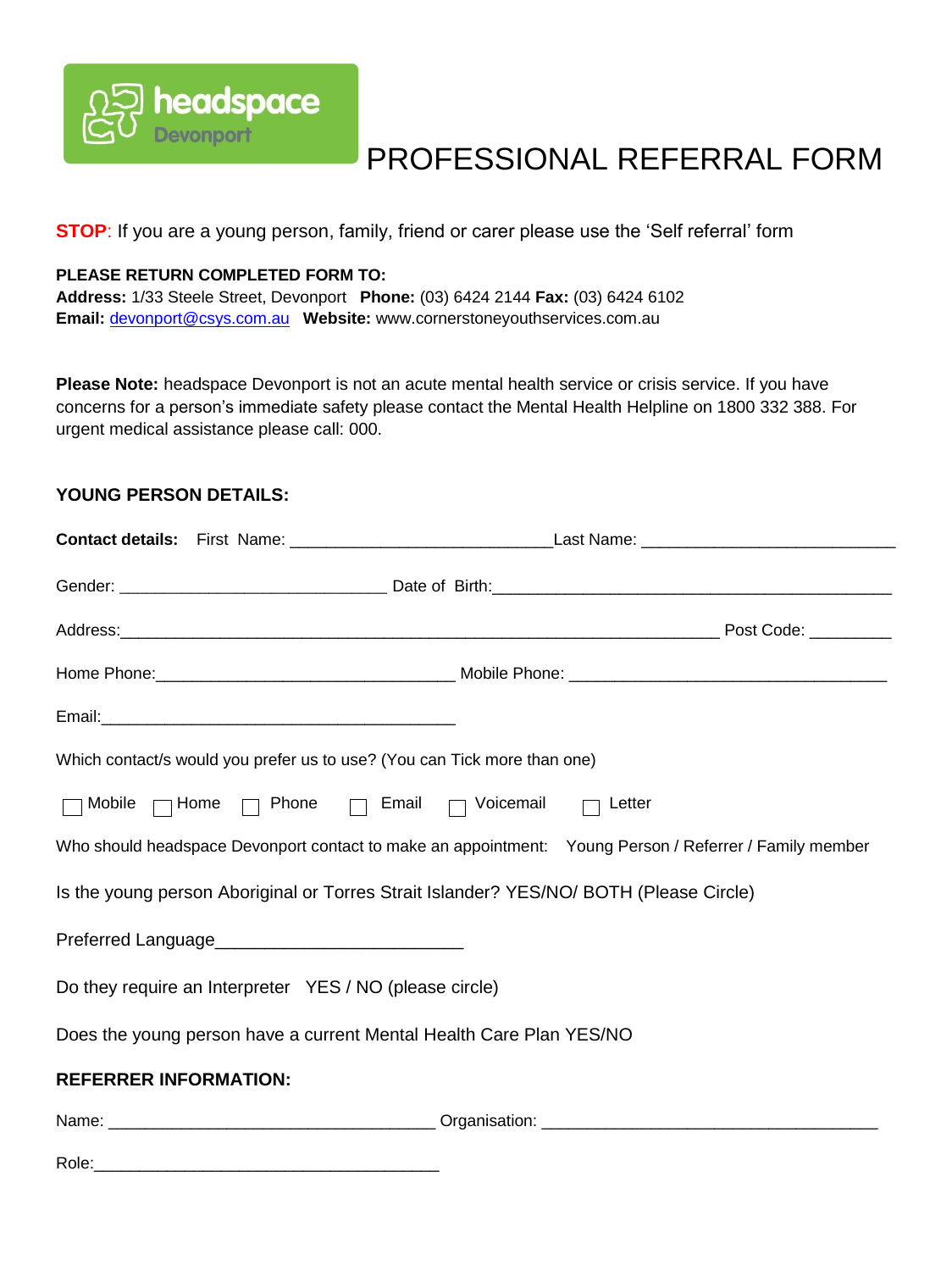| Will you or another organisation have continued contact with the young person: YES / NO                                                                                                                                             |                                                                                                                        |
|-------------------------------------------------------------------------------------------------------------------------------------------------------------------------------------------------------------------------------------|------------------------------------------------------------------------------------------------------------------------|
|                                                                                                                                                                                                                                     |                                                                                                                        |
| Is the young person aware of this referral? YES / NO (please circle)<br>We are unable to make contact with them if the answer is NO.                                                                                                |                                                                                                                        |
| <b>OTHER SUPPORTS / ORGANISATIONS</b><br>Is there a Family Member / worker you would like us to speak to? YES / NO (please circle)                                                                                                  |                                                                                                                        |
|                                                                                                                                                                                                                                     |                                                                                                                        |
|                                                                                                                                                                                                                                     |                                                                                                                        |
| If under 16 are the young person's parents / carers aware of this referral? YES / NO (please circle)                                                                                                                                |                                                                                                                        |
| Is the young person working with any other organisations if yes please list                                                                                                                                                         |                                                                                                                        |
| Does the Young person have an NDIS Plan? YES / NO                                                                                                                                                                                   | <u> 1989 - Andrea Station Barbara, actor a component de la componentación de la componentación de la componentació</u> |
| <b>Emergency Contact / Next of Kin MUST BE OVER 18:</b>                                                                                                                                                                             |                                                                                                                        |
| First Name <b>Example 2018</b> Last Name Last Name Last Name Last Name Last Name Last Name Last Name Last Name Last Name Last Name Last Name Last Name Last Name Last Name Last Name Last Name Last Name Last Name Last Name Last N |                                                                                                                        |
|                                                                                                                                                                                                                                     |                                                                                                                        |
| Medicare / Centrelink: (if known)                                                                                                                                                                                                   |                                                                                                                        |
| Does the young person have a regular Doctor? Name_______________________________                                                                                                                                                    |                                                                                                                        |
| Does the young person have a Health Care Card or Pension Care? YES / NO                                                                                                                                                             |                                                                                                                        |
| Centrelink Reference Number $\Box$ $\Box$ $\Box$ $\Box$ $\Box$ $\Box$ $\Box$ $\bot$ $\Box$ $\bot$ $\Box$ $\bot$ $\bot$                                                                                                              |                                                                                                                        |